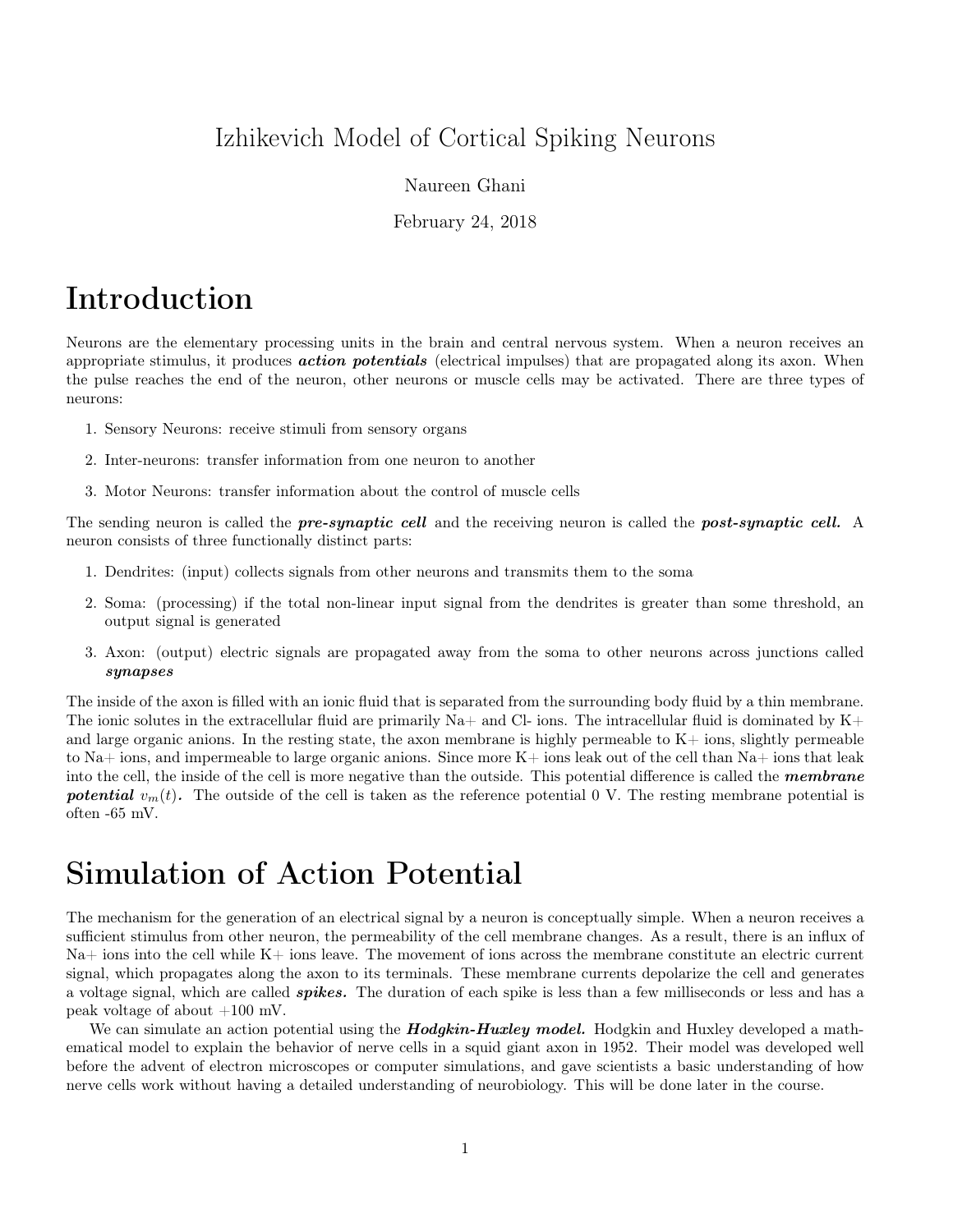## Introduction to Izhikevich Model

Most neurons are excitable in that they can fire a voltage spike when stimulated. In this way, a computer simulation of a neuron network needs to account for and explain the patterns producing by biological cells. To do this, we must satisfy two requirements:

- 1. The model must be computationally simple.
- 2. The model must be able to produce the rich firing patterns exhibited by real biological neurons.

The Hodgkin-Huxley model previously described is computationally prohibitive, and can only simulate a few neurons in real-time. Our goal is not to simulate the behavior of a population of neurons in real-time.

We will explore the model proposed by **Eugene Izhikevich**. Unlike the Hodgkin-Huxley model, the Izhikevich model does not account for the biophysics of neurons. It uses mathematical equations to compute a wide range of spiking patterns for cortical neurons. The output is incredibly realistic and biologically plausible.

The value of the four parameters  $a, b, c, and d$  used in the Izhikevich model determines the spiking and bursting behavior of the known types of cortical neurons. The time evolution of the membrane potential  $v$  is described by the differential equations:

1.  $\frac{dv}{dt} = c_1 v^2 + c_2 v + c_3 - c_4 u + c_5 I$ 

$$
2. \frac{du}{dt} = a (bv - u)
$$

The after-spike setting relationship is:

1. If  $v > +30mV$ , then  $v \to c$  and  $u \to u + d$  where u is the membrane recovery variable.

The dimensions and values of the model parameters are:

 $v \sim$  membrane potential  $[mV]$ 

 $t$  time  $|ms|$ 

 $\frac{dv}{dt}$ time rate of change in membrane potential  $[mV/ms]$ 

u recovery variable  $|mV|$ 

I external current input to cell (synaptic currents or injected DC-currents)

The constants are:

1.  $c_1 = 0.04 \frac{mV}{ms}$ 2.  $c_2 = 0.05 \frac{1}{ms}$ 3.  $c_3 = 140 \frac{mV}{ms}$ 4.  $c_4 = 1 \frac{1}{ms}$ 5.  $c_5 = 1 \frac{mV \cdot \Omega}{ms \cdot A \cdot ms}$ 

The membrane recovery variable uprovides negative feedback to the membrane potential vand accounts for the activation of the K<sup>+</sup>currents and inactivation of the Na<sup>+</sup>currents. The term  $c_1 + c_2v + c_3$  was obtained by fitting the spike initiation dynamics of a cortical neuron so that the membrane potential  $v$  has units of mV and the time  $t$  is in ms. The model does not have a fixed threshold, which most real neurons have. Instead, the firing depends on the history of the membrane potential prior to a spike. The threshold potential may be in the range of -55 mV to -40 mV. The resting potential in the model is between -70 mV and -60 mV depending on the value of the parameter b.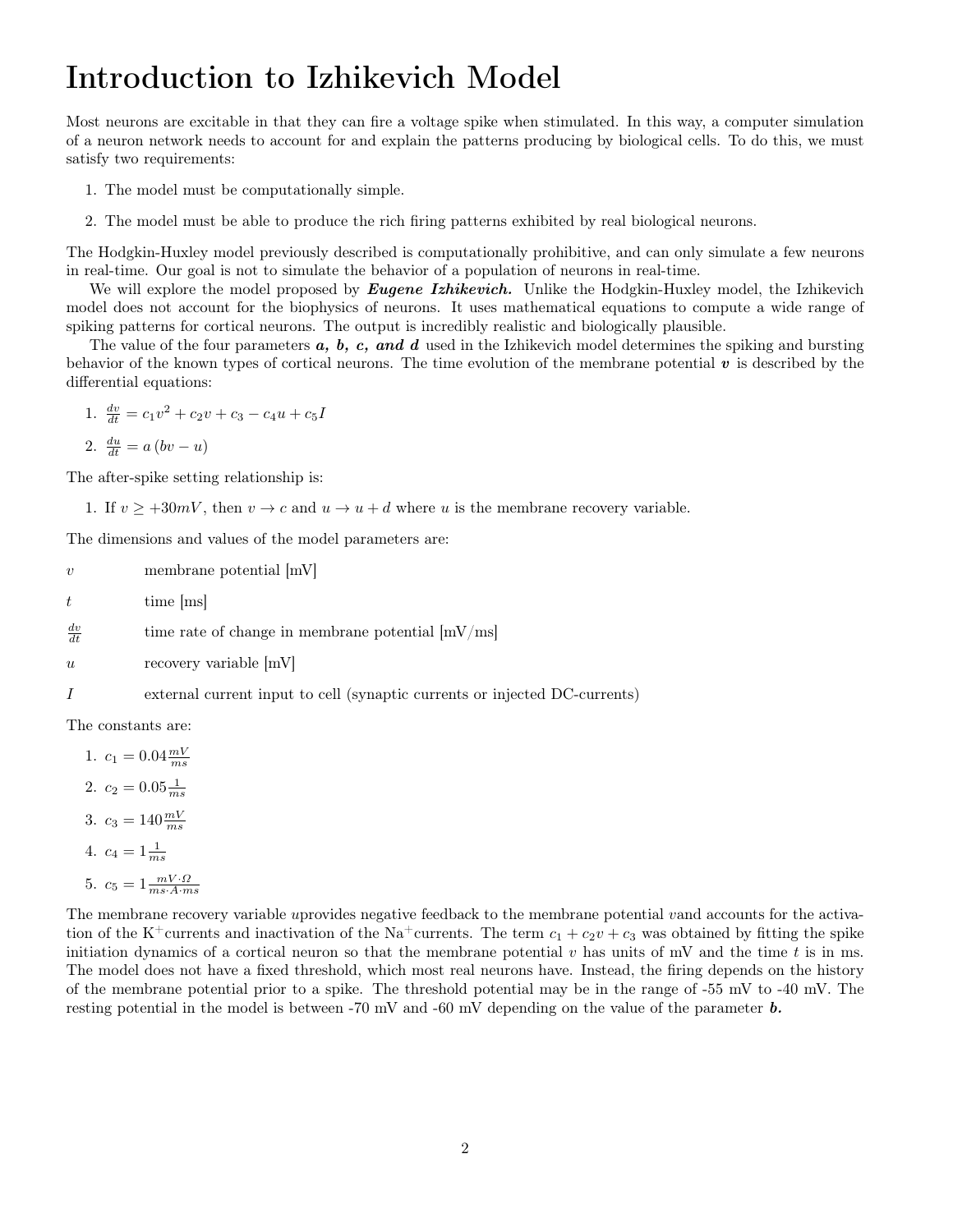/Users/naureenghani/Downloads/fig1.png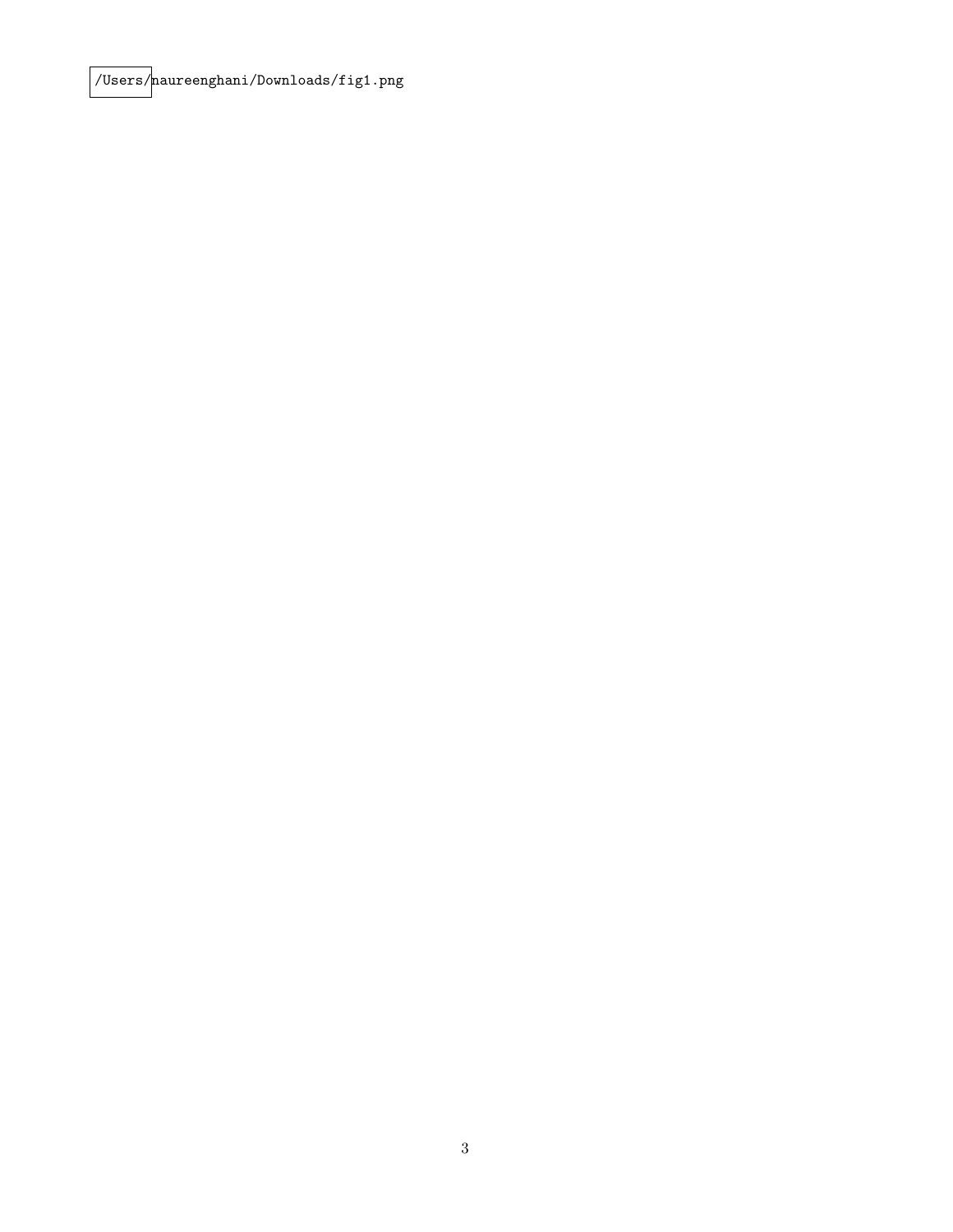# Simulation of Izhikevich Model

Various choices of the parameters  $a, b, c, and d$  result in the various intrinsic firing patterns than can be computed:

- $a \sim 0.02 \frac{1}{ms}$  determines the time scale of the recovery variable u. The larger the value of a, the quicker the recovery.
- $b \sim 0.20$ [dimensionless] describes the sensitivity of the recovery variable uto the sub-threshold fluctuations of the membrane potential  $v$ . Larger values of  $b$  couple uand vmore strongly, resulting in possible sub-threshold oscillations and low-threshold spiking dynamics.
- $c \sim -65mV$  gives the after-spike reset value of the membrane potential vcaused by the fast high-threshold  $K^+$ conductances.
- d ∼ 6mV describes the after-spike reset of the recovery variable ucaused by slow high-threshold Na<sup>+</sup>and  $K^+$ conductances.

### Objective

A neuron can be stimulated by the injection of DC current pulse through an electrode. We record the response of the membrane potential. When a step-input current is used to stimulate a neuron, the cell continues to fire a sequence of spikes called a *spike train*. From such investigations, scientists uncovered an array of firing patterns in the cortex. The objective of the Izhikevich model is to reproduce these patterns using computation.

## Code

```
% Simulation of Cortical Spiking Neurons
% Source :
% E M Izhikevich: Simple Models of Spiking Neurons (2004)
% Step 1: Clean workspace
close all; % close open figures
clc ; % clear command window
clear % clear workspace
% Step 2: Input parameters
flagS = 1; % select 1 of 20 spike train patterns
N = 5000; % number of grid points
tMax = 100; % max time [ms]
% Step 3: Define model parameters [a b c d I] 1x5 matrix for each one of 20
% patterns
% a, b, c, and d simulate the neuron
% I simulates the current injection
% Note :
% current injection = voltage response
% voltage injection = current response
coeffM = zeros(20,5); % pre-allocate 20x5 matrix of zeros
coeffM(1,:) = [0.02 \ 0.4 \ -65 \ 2 \ 10]; % tonic spiking
coeffM(2, :) = [0.02 \ 0.25 -65 \ 6 \ 1]; % phasic spiking
coeffM(3, :) = [0.02 \ 0.20 \ -50 \ 2 \ 15]; % tonic bursting
coeffM(4,:) = [0.02 \t0.25 -55 \t0.05 \t0.6]; % phase function is given by the following equation:\n<math>0.61; % k = 0.02; % k = 0.05; % k = 0.05; % k = 0.05; % k = 0.05; % k = 0.05; % k = 0.05; % k = 0.05; % k = 0.05; % k = 0.05; % k = 0.05; % k = 0.05; % k = 0.05; % k = 0.05; % k = 0.05; % k = 0.05; % k = 0.05; % k = 0.05; % k = 0.coeffM(5,:) = [0.02 \ 0.20 \ -55 \ 4 \ 10]; % mixed mode
coeffM(6, :) = [0.01 0.20 -65 8 30]; % spike frequency adaptation
coeffM(7,:) = [0.02 -0.1 -55 6 0]; % Class IcoeffM(8, :) = [0.20 0.26 -65 0 0]; % Class IIcoeffM(9,:) = [0.02 0.20 -65 6 7]; % spike latency
coeffM(10,:) = [0.05 \t 0.26 \t -60 \t 0 \t 0]; % sub-threshold oscillations
```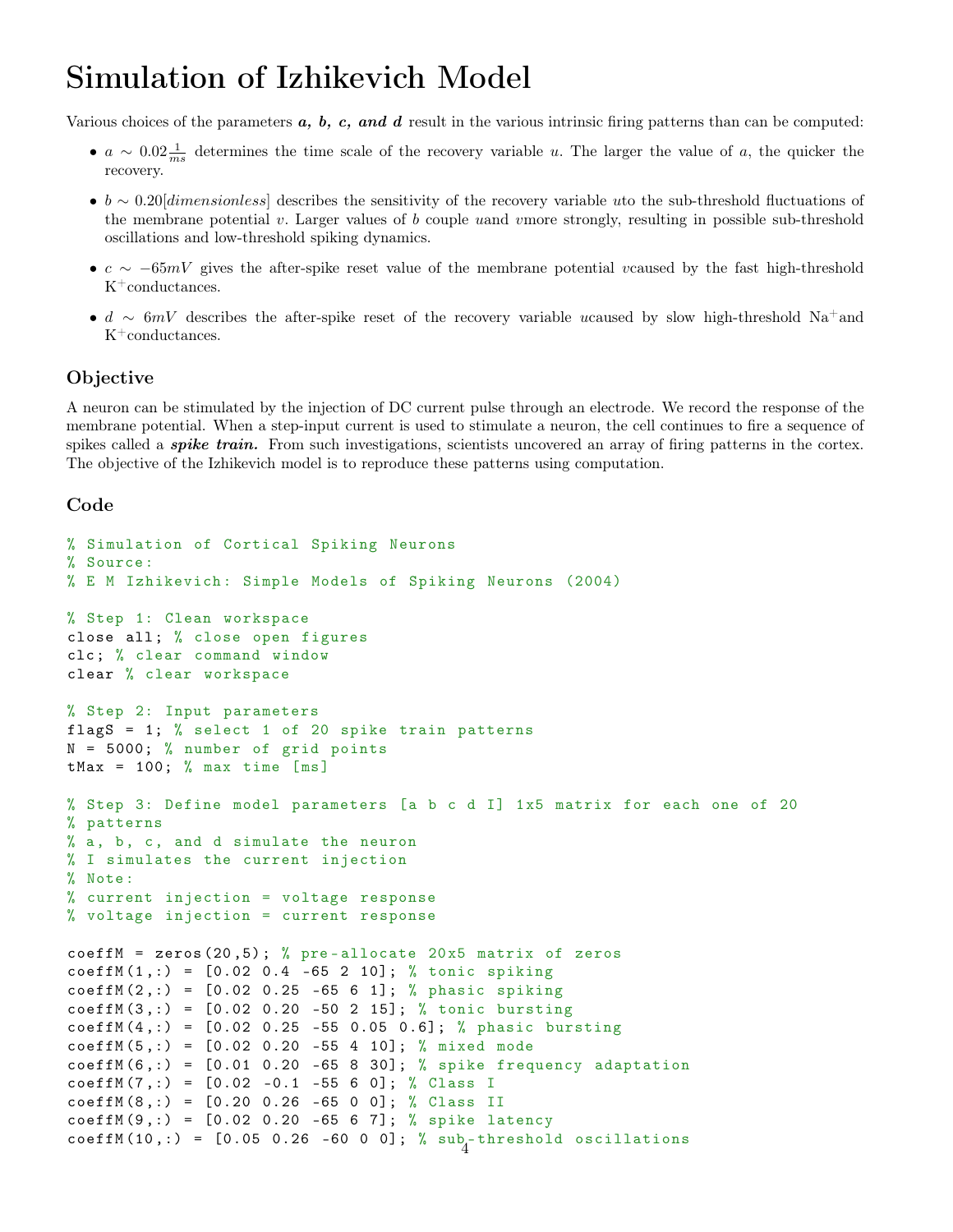```
coeffM(11, :)= [0.10 \ 0.26 \ -60 \ -1 \ 0]; % resonator
coeffM(12,:) = [0.02 -0.1 -55 6 0]; % integrator
coeffM(13,:) = [0.03 \t0.25 -60 \t4 \t0]; % rebound spike
coeffM(14,:) = [0.03 \ 0.25 \ -52 \ 0 \ 0]; % rebound burst
coeffM(15, :) = [0.03 \t0.25 -60 \t4 \t0]; % threshold variability
coeffM(16, :) = [1 \ 1.5 \ -60 \ 0 \ -65]; % bistability
coeffM(17,:) = [1 \ 0.2 \ -60 \ -21 \ 0]; %coeffM(18, :) = [0.02 \ 1 -55 \ 4 \ 0]; % accomodation
coeffM(19, :) = [-0.02 -1 -60 8 80]; % inhibition-induced spiking
coeffM(20, :) = [-0.026 -1 -45 0 80]; % inhibition-induced bursting
% Step 4: Use input parameters to simulate one of twenty patterns
a = \text{coeffM}(\text{flagS}, 1);b = \text{coeffM}(\text{flagS}, 2);
c = \text{coeffM}(\text{flagS}, 3);
d = coeffM(flagS, 4);I = \text{coeffM}(\text{flags}, 5);
% Step 5: Define all plot titles (20)
tm = [ ' 1: Tonic Spiking '; ...
         ' 2: Phasic Spiking '; ...
' 3: Tonic Bursting '; ...
' 4: Phasic Bursting '; ...
' 5: Mixed Mode '; ...
         ' 6: Spike Frequency Adaptation '; ...
         ' 7: Class 1 '; ...
         ' 8: Class 2 ', ...
         ' 9: Spike Latency ', ...
         '10: Subthreshold Oscillations '; ...
         '11: Resonator
         '12: Integrator '; ...
         '13: Rebound Spike '; ...
         '14: Rebound Burst '; ...
         '15: Threshold Variability '; ...
         '16: Bistability '; ...
         '17: DAP '; ...
         '18: Accomodation '; ...
         '19: Inhibition-induced Spiking '; ...
         '20: Inhibition - induced Bursting '; ];
% Step 6: Solve Equations
% define c1, c2, c3:
cc (1) = 0.04; % [mv]/[ms]cc (2) = 5; % [1]/[ms]cc (3) = 140; % [mV]/[m s]% pre - allocation
t = 1inspace (0, tMax, N); % time steps [ms]
v = zeros(N, 1); vM = zeros(N, 1); % membrane potential [mV]u = zeros(N, 1); uM = zeros(N, 1); % recovery variable [mV]Text = zeros(N,1);Text(N/10:end) = I; % define size of I (initialization)dt = t(2) - t(1); % one time step
% initialize values
v(1) = -65;
```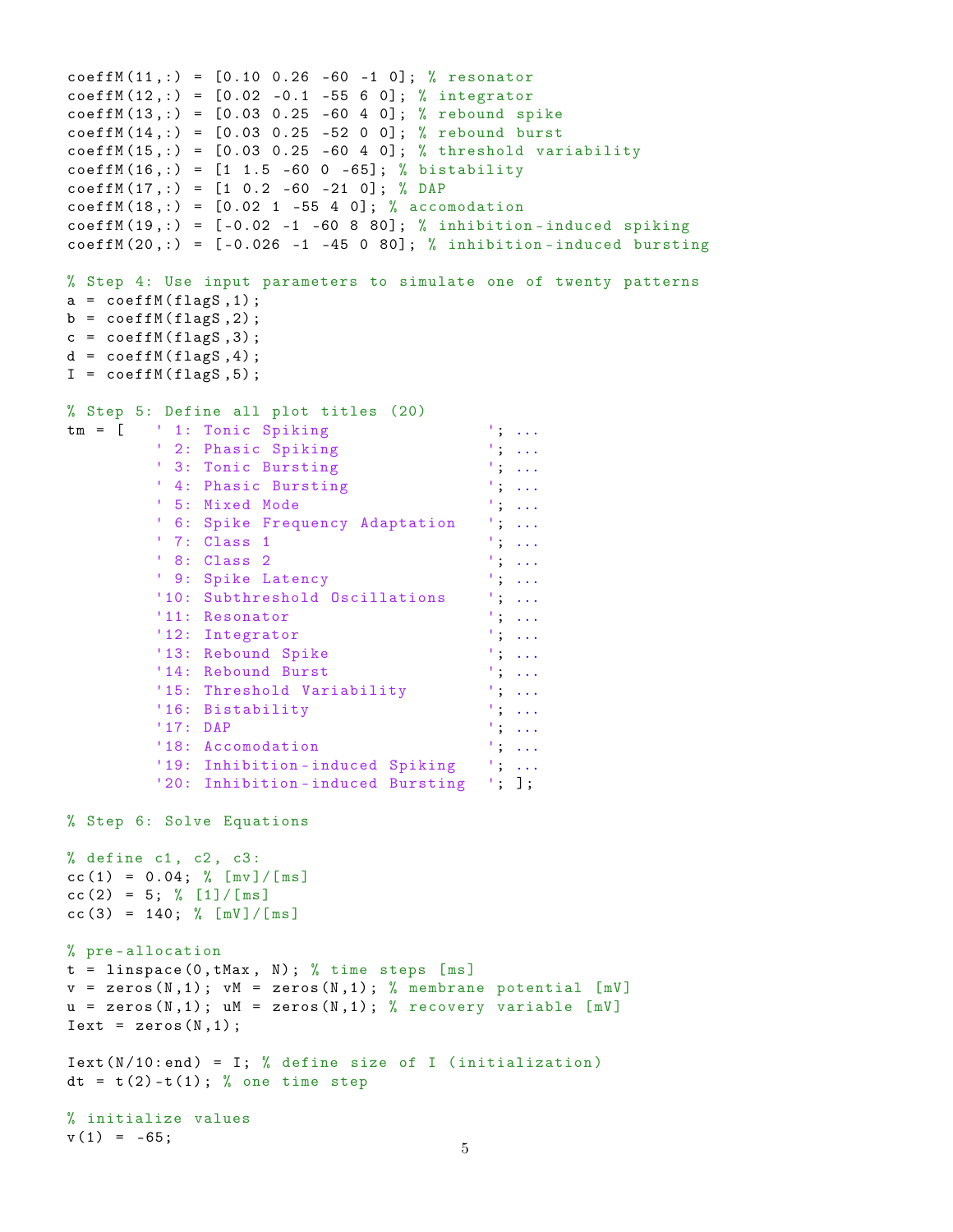```
vM(1) = -65;u(1) = b * v(1);
uM(1) = u(1);
% begin loop
for n = 1:N-1v(n+1) = v(n) + dt * (cc(1) * v(n)^2 + cc(2) * v(n) + cc(3) - u(n) + Iext(n) );
    u(n+1) = u(n) + dt * a * (b * v(n) - u(n));if v(n+1) > 30vM(n+1) = 30;v(n+1) = c;u(n+1) = u(n+1) + d;else
        vM(n+1) = v(n+1);
        uM(n+1) = u(n+1);
    end
end
% plot figure
figure (2) ; % 2 plots in one figure
set (gcf, 'units', 'normalized', 'Position', [0.3 0.32 0.32 0.38]);
% gcf is current plot open ( grab current figure )
% [x1 x2 y1 y2] provides range of x- and y- values to zoom in on
set (gca, 'fontsize', 12);
% gca is current plot open (grab current axes)
hSubplot = subplot(2,1,1);% subplot is used to put >1 plot in one figure that is 2x1
% h = handle in hSubplot ( important in graphical user interfaces ( GUI ) )
set (hSubplot, 'position', [0.13 0.46 0.78 0.45]);
xP = t; % x-axis is time
yP = vM; % y-axis is voltage
plot(xP, yP, 'b', 'Linearidth', 2);ylabel ('v_M [mV]') ;
title(tm(flags, :)); % choose title from matrix of 20 entries
% plot voltage change based on current injection
grid on
set (gca, 'fontsize', 12);
hSubplot = subplot(2,1,2);set ( hSubplot , 'position ', [0.13 0.15 0.78 0.20]) ;
xP = t;
yP = \text{Text}; % external injection
plot(xP, yP, 'r', 'Linearidth', 2);xlabel ('time t [ms]') ;
ylabel ('c_5 I_{ ext } [mV] ') ;
axis ([0 tMax 0 1.2*max (Iext)]);
grid on
set (gca, 'fontsize', 12);
```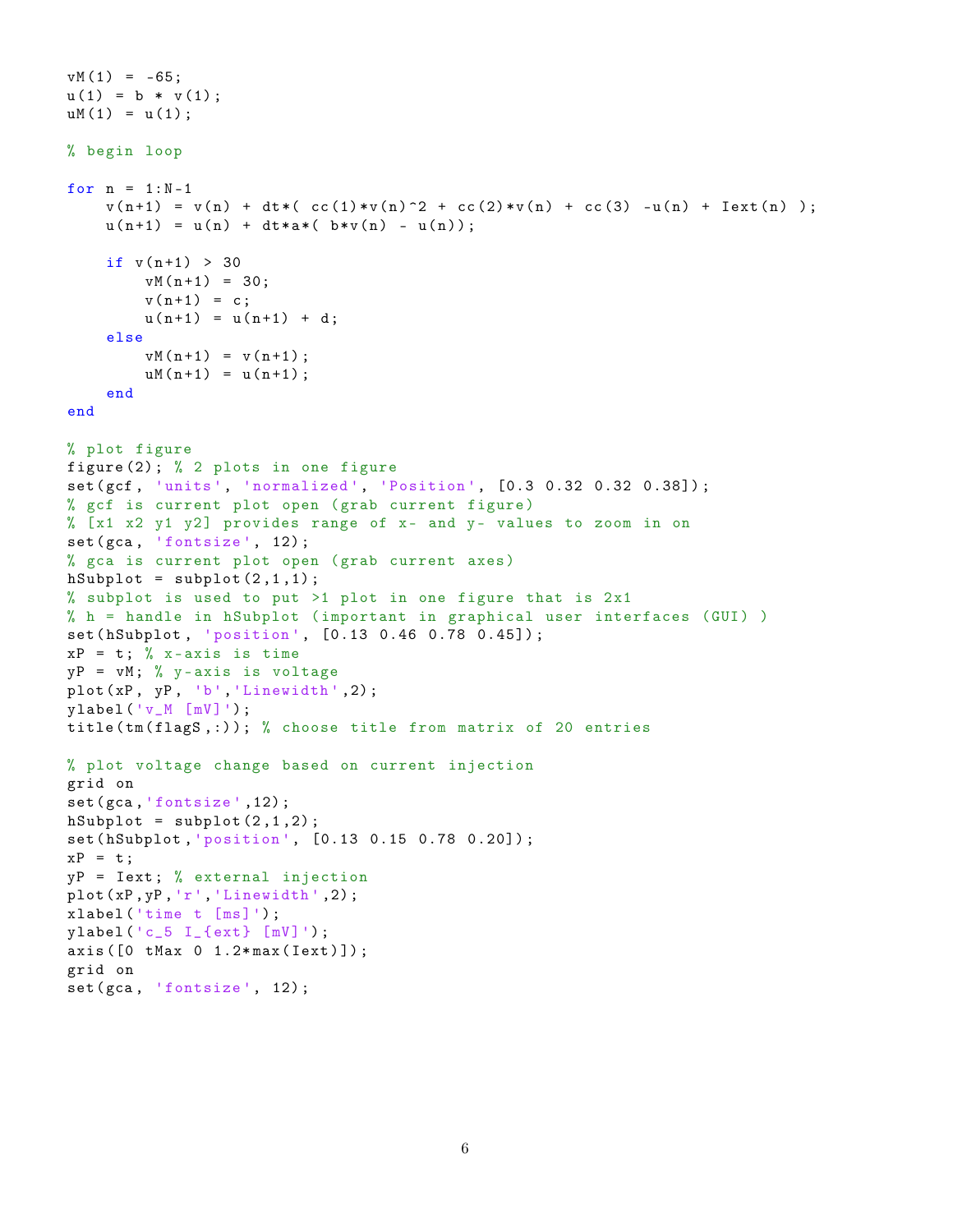### Tonic Spiking

#### $a = 0.02 b = 0.20 c = -65 d = 6$

The most common type of excitatory neurons in the mammalian neocortex are pyramidal cells that fire spikes with decreasing frequency. When presented with a prolonged stimulus, the neurons fire a few spikes with a short inter-spike period and then the period increases. This is called **spike frequency adapation** in biology. It means that the frequency is relatively high at the onset of the stimulation and then it adapts.



## Phasic Spiking



A neuron may only fire a single spike at the onset of the input stimulus and remain quiescent afterwards.

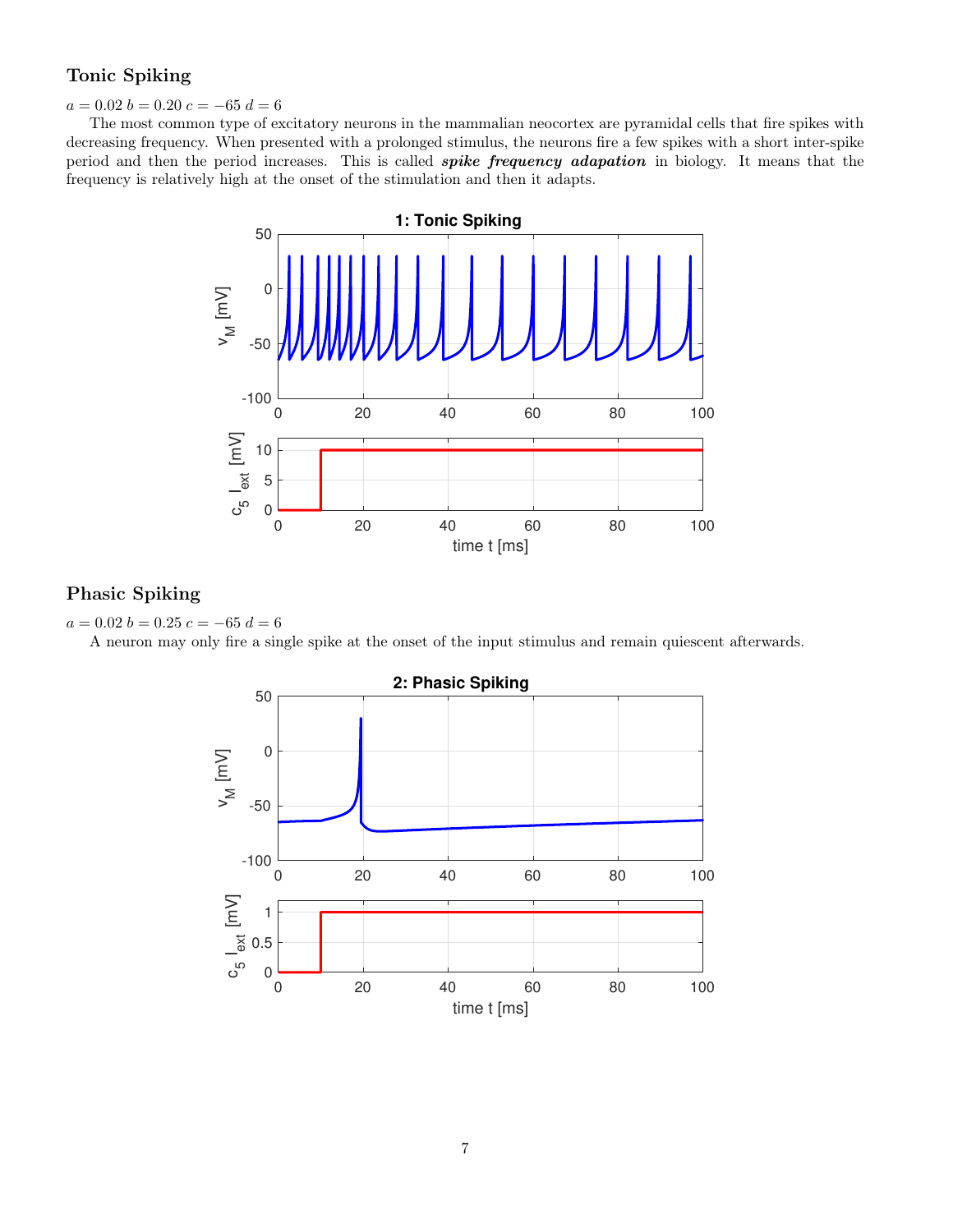## Tonic Bursting (excitatory "chattering" neurons)

### $a = 0.02 b = 0.20 c = -50 d = 2$

Some excitatory neurons such as *chattering neurons* in a cat cortex fire periodic bursts of closely spaced spikes when stimulated and may contribute to the gamma frequency oscillations in the brain. The inter-burst frequency can be as high as 50 Hz. The c parameter represents a very high reset voltage while  $d$  is a moderate after-spike jump of  $u$ .



#### Phasic Bursting

 $a = 0.02 b = 0.20 c = -55 d = 4$ 

Phasic bursts are a set of closely spaced spikes that becomes quiescent with time. It is significant in neuroscience because it:

- may overcome synaptic failure and reduce noise
- post-synaptic signal is stronger than that of a single spike
- selective communication between neurons (inter-spike frequency within the burst encodes communication channels)

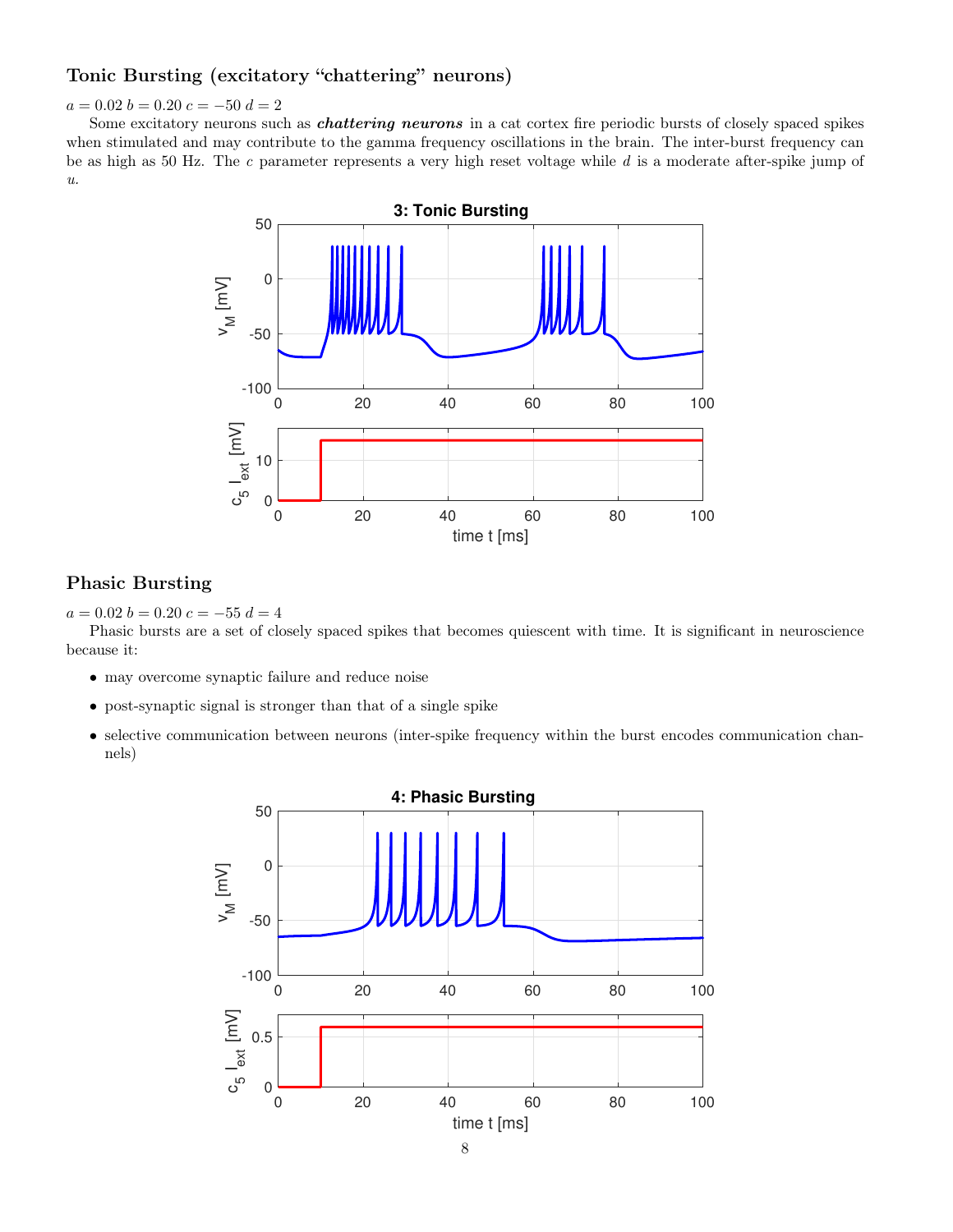### Mixed Model (Bursting Then Spiking)

 $a = 0.02 b = 0.20 c = -55 d = 4$ 

Excitatory neurons in the mammalian cortex can exhibit a phasic burst at the start of the stimulus and then switch to the tonic spiking mode.



### Spike Frequency Adaptation

 $a = 0.01 b = 0.20 c = -65 d = 8$ 

The most common type of excitatory neuron in the mammalian neocortex, the regular spiking (RS) cell, fires tonic spikes with decreasing frequency. The frequency is relatively high at the onset of stimulation, and then it adapts. Low-threshold spiking (LTS) inhibitory neurons also have this property. The inter-spike frequency of such cells may encode the time elapsed since the onset of the input.

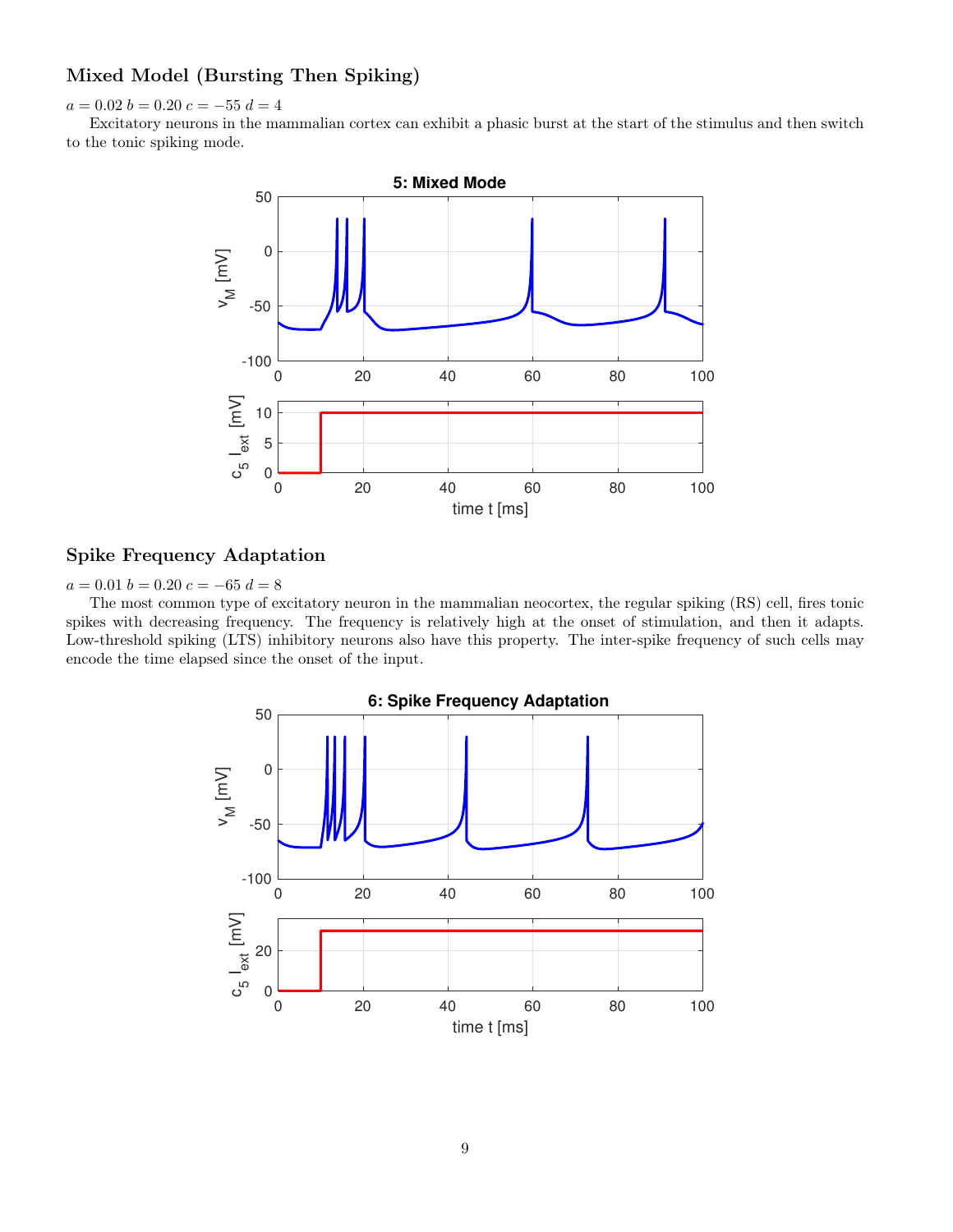## Network Model of Mammalian Cortex

The Izhikevich model for a neuron can be used to simulate a sparse network of  $10^3$ spiking cortical neurons with 10<sup>6</sup> synaptic connections. Based on the anatomy of the mammalian cortex, the ratio of excitatory to inhibitory neurons is taken to be 4 to 1 with inhibitory synaptic connections stronger than the excitatory synaptic connections. In the cortex, interneurons are responsible for inhibition comprise just a small fraction of the neurons, yet they have an important function in regulating activity of principal cells.

Regular spikins cells are used to model all excitatory neurons and fast spiking neurons for the inhibitory neurons. Each neuron receives a noisy thalamic input (pre-synaptic input into areas of the cerebral cortex from the thalamus). All neurons have different dynamics for heterogeneity. This is done by assigning to each neuron a range of values for the parameters a, b, c, and d using the uniformly distributed variables r<sub>e</sub>and r<sub>i</sub>which vary from 0 to 1.

Excitatory cells (variations in  $c$  and  $d$ )

- Regular spiking cells  $a = 0.02$   $b = 0.20$   $c = -65$   $d = 8$
- Chattering cells  $a = 0.02$   $b = 0.20$   $c = -50$   $d = 2$
- $c = -65 + 15r_e^2$
- $d = 8 6r_e^2$ 
	- $r_e = 0$  corresponds to regular spiking cell
	- $r_e = 1$  corresponds to chattering cell
	- $r_e^2$  used to bias the distribution toward regular spiking cells

Inhibitory cells (variations in  $a$  and  $b$ )

- Fast Spiking Cells
- $a = 0.02 + 0.08r_i$
- $b = 0.25 0.05r_i$
- $c = -65$
- $\bullet$   $d=2$

```
% E M Izhikevich: Network Model of Mammalian Cortex
```

```
close all
clc
clear
% INPUT PARAMETERS =====================================================
  Ne = 800; Ni = 200; % number of excitatory & inhibitory neurons
  Nt = 1000; \% number of time steps
  numE = 10; numI = Ne + 10; % indices for one excitatory and one inhibitory
     neuron
% Model parameters =====================================================
  re = rand(Ne, 1); ri = rand(Ni, 1); % random numbersa = [0.02 * ones(Ne,1); 0.02 + 0.08*ri];b = [0.20 *ones (Ne, 1); 0.25 - 0.05*ri;
  c = [-65+15*re.^2; -65*ones(Ni,1)];d = [8-6*re.^2; 2*ones(Ni,1)];S = [0.53*rand(Ne+Ni, Ne), -rand(Ne+Ni,Ni)]; % coupling strengths
  v = -65*ones(Ne+Ni, 1); % Initial values of vu = b.*v; % Initial values of u
  firings = []; % spike timings
```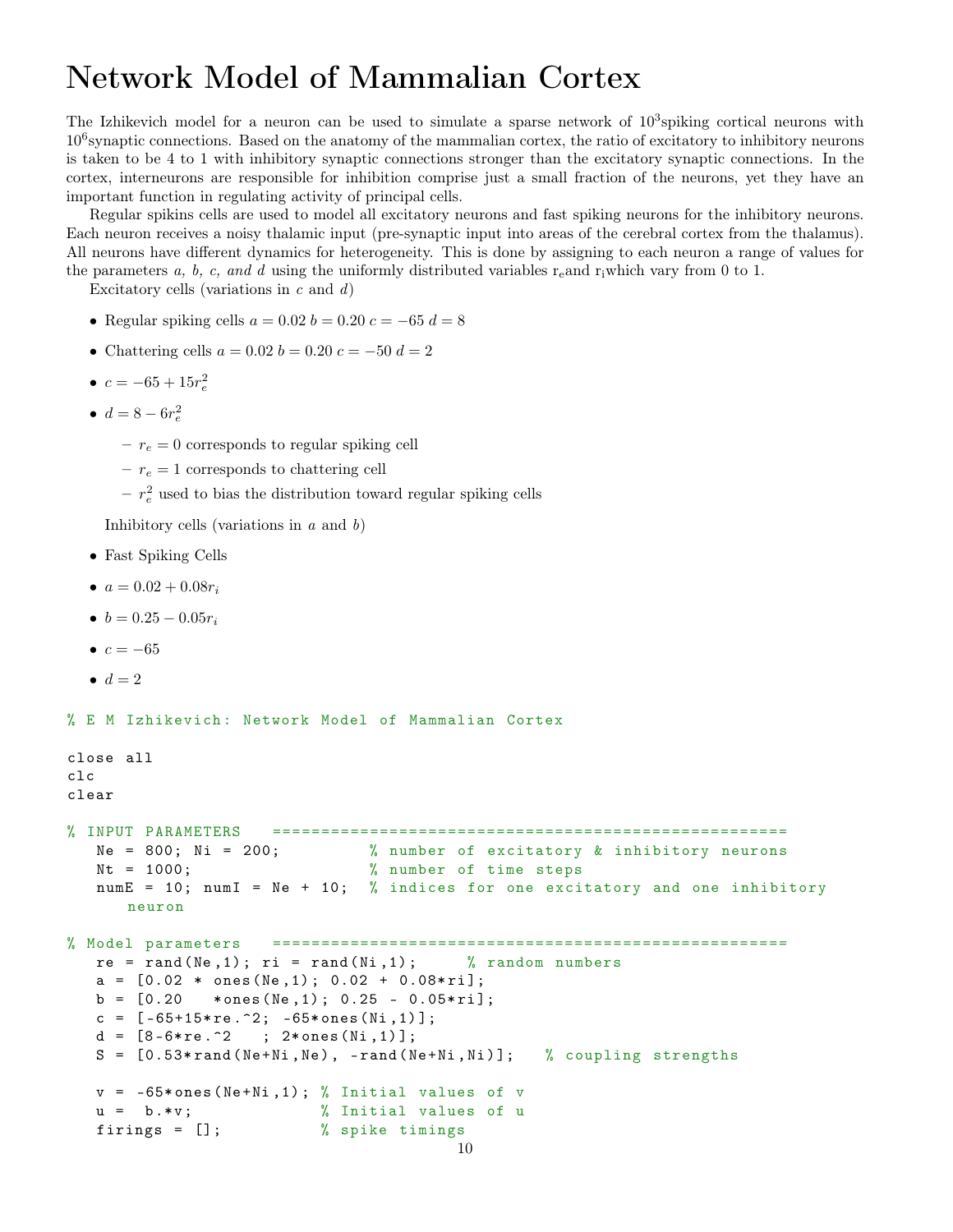```
vE = zeros(Nt, 1); vI = zeros(Nt, 1); % membrane potential of 2 neurons
% Time Evolution of Systems ==============================================
for t = 1:NtI = [5*randn(Ne,1);2*randn(Ni,1)]; % thalamic inputfired = find (v>=30); \frac{1}{2} indices of spikes
   firings = [firings; t+0*fired, fired]; % time steps / fired neurons
   v(fired) = c(fired); <br> % membrane potential
   u ( fired ) = u ( fired ) + d ( fired ); % recovery potential
   I = I+sum(S(:,fired),2);  % thalamic + synaptic input
  v = v + 0.5*(0.04*v.^2+5*v + 140 - u + I); % HALF-STEP: step 0.5 ms
   v = v + 0.5 * (0.04 * v \cdot 2 + 5 * v + 140 - u + I); % for numerical stability
  u = u+a.*( b.*v-u);vE(t) = v(numE); \% excitatory neuron
  vI(t) = v(numI); % inhibitory neuron
end
   vE ( vE > 30 ) = 30;vI (vI > 30) = 30;tS = 1:Nt; nF = zeros(Nt, 1); % fired neurons at each time step
for t = 1 : Nt
  nF(t) = sum((firings(:, 1) == t));end
% GRAPHICS ===============================================================
figure (1) % raster plot of firing neurons / % firing neurons
   set ( gcf ,'units ',' normalized ','Position ' ,[0.1 0.4 0.32 ,0.45]) ;
   set (gca, 'fontsize', 12);
   col = [1 0 0];hP = \text{subplot}(2,1,1); % raster plot
   plot(firings(:,1), firings(:,2),'.','color',color',col);set (hP, 'Position', [0.1300 0.52 0.7750 0.4]);
   ylabel ('neuron #')
   subplot (2, 1, 2); % percentage of firong neurons each time step
   plot(tS,nF*100/(Ne+Ni), 'color', col);xlabel ('time steps [ms] ') ;
   ylabel ('% firing spikes ')
   grid on ; box on ;
figure (2) % membrane potential : excitatory neuron & inhibitory neuron
  set ( gcf ,'units ',' normalized ','Position ' ,[0.3 0.1 0.32 ,0.30]) ;
  set (gca, 'fontsize', 12);
  plot (1: Nt , vE , 'b') ;
  hold on
  plot(1:Nt, vI, 'r');
  xlabel ('time steps [ms] ') ;
  ylabel ('Membrane Voltage [mV] ')
  grid on ; box on ;
  legend ('excitatory','inhibitory');
                                         11
```